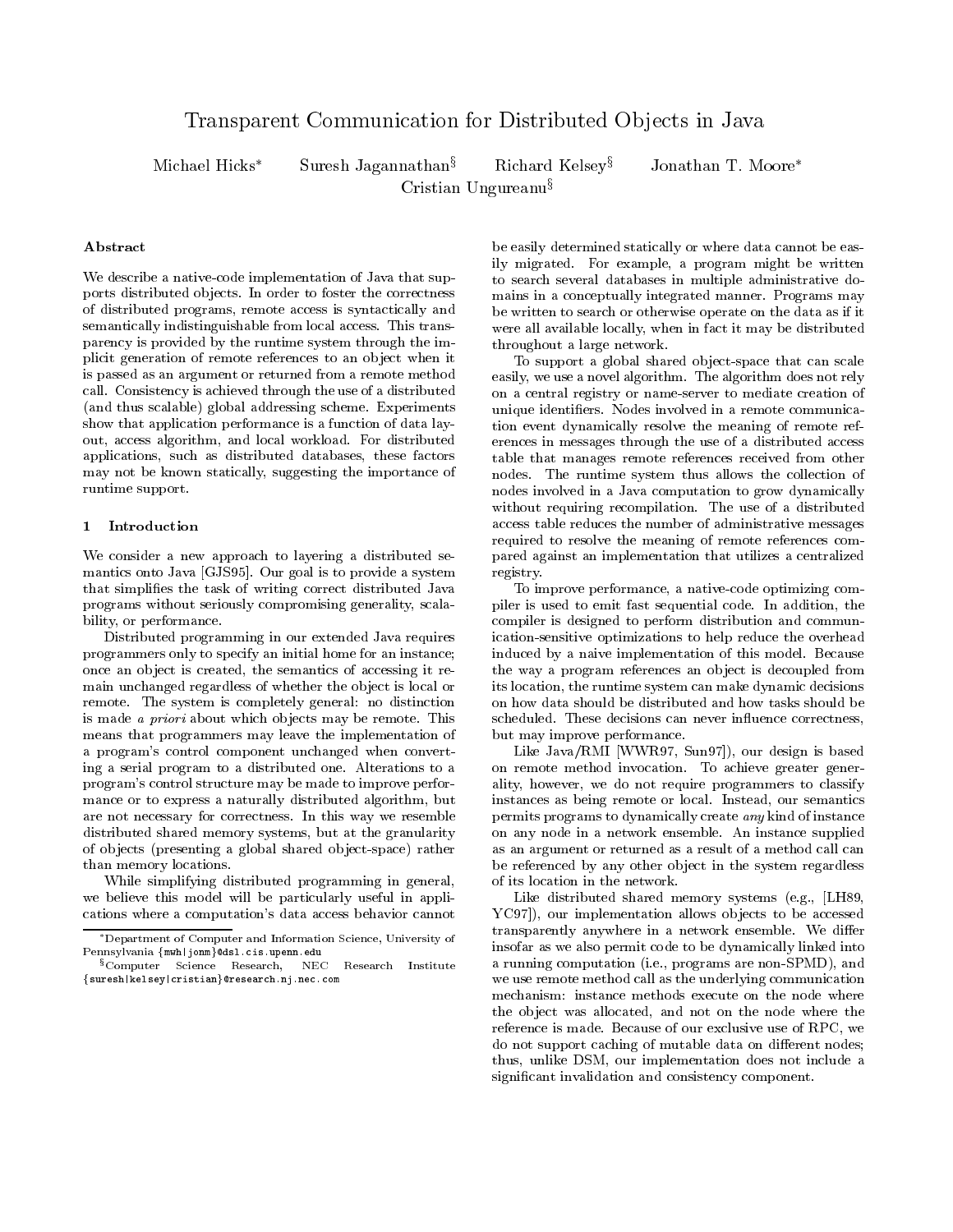

Our use of a conceptually global shared object-space for specifying distributed programs means that local and remote method calls have the same external behavior. This seman-<br>Thus, consider the method: tics is in sharp contrast to the semantics supported by typ ical RPC in planning in the second intervention and the second interventions are second in the second in the s and are compared on a report on a remote call-when when  $\sim$ not shared between the caller and callee if the two reside on different nodes. Programs using standard RPC as the communication model must therefore be carefully crafted to avoid unexpected behavior due to unwanted copying and loss of data sharing Our design avoids this pitfall by implicitly generating remote references for instances used in a remote communication event In this regard-term regard-term regard-term regard-term regard-term regard-term regard-ter bles Javas Spelg and Javas Javas Joseph Die Javas Javas Javas Javas Javas Javas Javas Javas Javas Javas Javas that also provide programmer-controlled shared-memory abstractions. We differ in the mechanics through which remote references are created and managed- and in the use of a spe cialized runtime (rather than Java/RMI) to provide transport and marshalling services

The paper is organized as follows. The next section gives an overview of system assumptions and the programming model. Section 3 provides details on how remote references are implemented. Section 4 discusses the communication protocol. Section 5 gives further details on the implementation. Section 6 provides performance results. Sections 7 and 8 present related work and conclusions.

# The Programming Model

A distributed Java program consists of a collection of threads and instances distributed on a set of bases. A base defines an abstraction of a physical machine and an address space, and is implemented as a process Typically-be as a process Typically-be a process Typically-be a process Typical single base running on each machine in a network howeverwe make no assumption that there be a one-to-one correspondence between bases and physical nodes: programmers can create multiple bases on a single machine- but a base never spans multiple machines

Bases have a representation as an ordinary Java instance Each base contains such a base instance for every base to which it has established communication. The expression, a returns the baseing parameters in the base representative representative representative representative representative representative representative representative representative representative representative representati corresponding to the base executing at IP address ipAddr, accepting communication events at port portNum. The method creates a new base if not present

Base instances provide a remote operation which may take a static method call or a constructor call as an argu ment For example- assume a class List with static method

cons to add new elements to a list. To create a remote list element-the evaluate the expression of the expression of the expression of the expression of the expression of

### i BremoteListconsjk--

to allocate a new list element on base B whose car is j and whose cdr is k. Note that remote is a syntactic form, not a method-sincered its argument is not entirely evaluated and at the point of call although the arguments j and k are evaluated on the actual call to Listcons and the actual call to Listcons and the actual call to Listcons and t takes place on B In the above call- a reference to a remote object is returned if  $B$  is a base different from the base in which the statement executive, however, the instance is the instance in returned can be used in any context where an ordinary (nonremote) instance can be used.

An important invariant preserved by the semantics is that equality is preserved even among remote references Thus, the contract of the contract of the contract of the contract of the contract of

### public static boolean cmp(Object x, Object y)  $\{$  return x == y;  $\}$

The call bremotecmpoo-- will produce the same an swer regardless of the base to which b is bound. The communication algorithm described below permits every base to retain a unique view of the remote instances it receives from other bases while ensuring global consistency

There is no syntactic or semantic difference between accessing a local instance versus a remote one In this way we present an abstraction in which references may span bases, as shown in Figure 1. Invoking an instance method or referencing a field through a remote reference results in a remote call to the base where the actual instance resides

The decision to have the syntax and semantics of remote evaluation be indistinguishable from method invocation is deliberate della correcta di correcta program correcta di correctione della correcta di correcta di correcta d are care must be taken to see that the third the third the simplification of the simplification of the simplification of the simplification of the simplification of the simplification of the simplification of the simplific does lead to unacceptable performance cost. Because locality considerations dictate that an instance method should be executed on the base where its associated instance data re sides- method calls are implicitly performed locally for local instances and remotely for remote instances Remote in stances can be used in any context where an ordinary (nonremote) instance can be used.

While implicit remote method invocation simplifies the complexity of writing corrects distributed programs- we rec ognize that it may not always be possible to rely on au tomatic runtime management to achieve acceptable perfor mance Thus- we provide other primitives to give program mers greater control over distribution decisions For exam ple- we permit the programmer to specify the evaluation base for constructors and static methods using the remote construct described above Furthermore- a predicate is pro vided to determine whether an instance is local or remote oisRemote- for any instance o returns true if o is a re mote instance. The system also permits programs to clone any ob ject on a dierent base the expression ocloneOnbclones instance o on base b - and returns a remote reference to the remote copy. Note that by the semantics of remote method invocation- the behavior of this operation does not depend on o being a local instance

These predicates permit a programmer to refine pro- $\mathbf{r}$  for better distributed performance  $\mathbf{r}$  and  $\mathbf{r}$  and  $\mathbf{r}$  and  $\mathbf{r}$  exampleprogram detects a remote reference it might spawn a thread to coordinate the remote computation in parallel with useful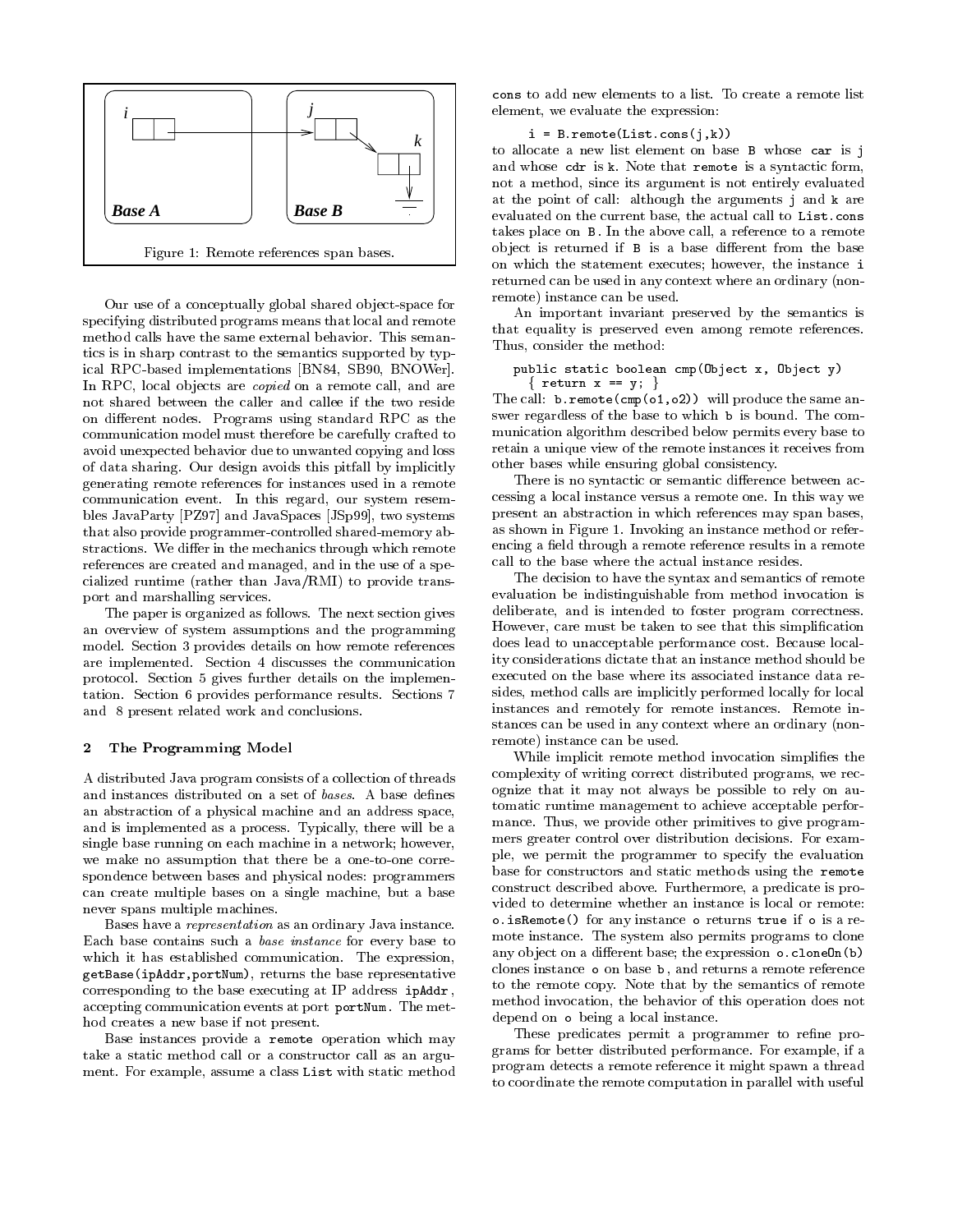

local work Similarly- if a series of operations are to be per formed on a remote instance by some ob ject o- a program may choose to clone <sup>o</sup> on the base where the target instance resides- thus replacing remote operations with local ones Remote clones provide a convenient way of implementing bases per and thus are a useful abstraction for the and thus are a useful abstraction for the abstraction for implementing machine-dependent system operations such as  $I/O$ .

#### $\mathbf{R}$ Remote References

In this section- we describe the implementation-  $\mathbb P$  . We describe the implementation of remote the implementation of remote references and are a fundamental part of our program ming model Since our design imposes no restrictions on which instances may be referenced reference may be referenced remotely-be referenced remotely-beneficially-beneficiallyremote references generated in a program may be quite large This suggests the use of a scheme that maintains the global identity of objects in a distributed fashion. Specifically, an object in our system can be identified by a combination of the base on which it resides plus a *local id* that is an integer allocated by the owning base When an instance is exportedie- a remote reference to it is created on an other base—it is assigned a local id and entered in a table on the exporting base

This export table is actually a special instance of a base cache-is a table mapping local ideas and the instances and the instances are the instances and instances A base cache  $A_{onB}$  resides on base B and maps local ids which were assigned on a to the export the export the export table to the export the state of the exponent of the exponent on a base are base a conquist notice to a more table table to the is partially replicated on all the other bases with which A communicates as AonB- AonC - AonD- etc

A remote reference is represented by a special proxy object which contains the actual instance's local id plus a pointer to the local base cache of the owning base (among other  $\mathbb{R}^n$  are not important for this discussion-this discussion-this discussion-this discussion-this discussion-Section Consider- for example- the situation depicted in Figure 2 where we have expanded the detail of our sample remote reference from the previous section Here- the instance  $i$  on base  $A$  contains a remote reference to an instance j on base  $B$ . Suppose that  $B$  has assigned j a local

id of 3 (thus  $B_{onB}$ [3] contains a pointer to j). Now i actually contains a pointer to a proxy object  $p$  which contains the local id 3 plus a pointer to  $B_{onA}$  (since B is the owning  $\mathcal{L}$  based  $\mathcal{L}$  and  $\mathcal{L}$  are pointer back to point to point  $\mathcal{L}$  . The point of  $\mathcal{L}$ further references from  $B$  with a local id 3 will resolve to this same proxy ob ject p- thus allowing pointer equality to behave transparently as described at the end of the previous

It is important to note that the base caches of a base B which reside on other bases need not be completely filled.  $S$  and  $S$  will only contain entries for the those instances for the those instances for the those instances for the those instances of the those instances for the those instances of the those instances of the those inst on  $B$  which have remote references to them on  $A$ . In fact, base A maintains its own particular view of the instances allocated on other bases in  $\alpha$ -range in  $\alpha$ -range in  $\alpha$ -range in  $\alpha$ -range in  $\alpha$ -range in  $\alpha$ 

Base caches reduce communication overhead in two ways First- a receiver needs to inquire about the meaning of a local id from the sender only the first time it receives it. Secondly- remote references can be forwarded from one base to another without involving the base on which the refer enced instance is allocated- since a proxy ob ject need only contain a local id plus a pointer to the appropriate base cache In the above example- A could pass the remote refer ence to  $j$  on to another base  $C$  simply by sending the local id  $3$  plus an indication that  $B$  is the owning base.  $C$  can then consult  $B_{\text{on}}C[3]$  to see if a local proxy for j already exists- and can create one if necessary Note that C need not communicate with  $B$  to receive the remote reference. By building a distribution of references in this manner-than the cachered cachered cachered cachered and the control of references in this mannerbelieve our implementation can scale more effectively than an implementation which uses a more conventional central ized registry [WWR97].

### Communication

 an are transmitted between bases For a given instance j of Because references may be passed as arguments to remote method in the catter of returned as results-control in a method in the part of the second as  $\alpha$ transmit and resolve remote and local references Here we describe the protocol that is used to resolve references that casses c<sub>l</sub>eated on base B and by base B and being transmitted by base Aj is represented as a triple  $(id(B_{onA}), id(instance(c)), id(j)),$ where  $id(x)$  refers to the local id of some instance x and  $i$ istance c is an instance of javalang stars that represents that  $i$ sents c (we will just use c for brevity). Note that if  $A = B$ , then the instance is local if the instance has never been then it is assigned a local ideal in the interval ideal in the interval ideal in  $\mathbf{M}$ shalling time. As should be clear given our earlier description of remote references-this control this control term is and this control this control this control term is triple are needed are needed to construct a proxy or resolve the reference on the remote base We additionally require the classic of for our implementations in the contract of the state in the contract of  $\mathcal{L}_\mathbf{z}$ more detail in Section

> To information is used-this information in this information is used in the state of the state of the state of the state of the state of the state of the state of the state of the state of the state of the state of the stat , and the cost  $\sim$  and  $\sim$  and  $\sim$  and  $\sim$  and  $\sim$  associated can be considered associated can in our previous examples- instance i resides on A- while in stances in At the outset-the on B At the outset-the on B At the outset-the outset-the outset-the outset-the ou local id 1 to  $B_{onA}$ . At this time  $B_{onA}$  is only partially completes instance completes instance completes instance c is a large slot of instance complete in slot - slot 1 and 3 are empty (while they are present in  $B_{onB}$  with instances k and j-mathematic control of the state of the state of the state of the state of the state of the s

The first row illustrates a message from  $B$  to  $A$  contain-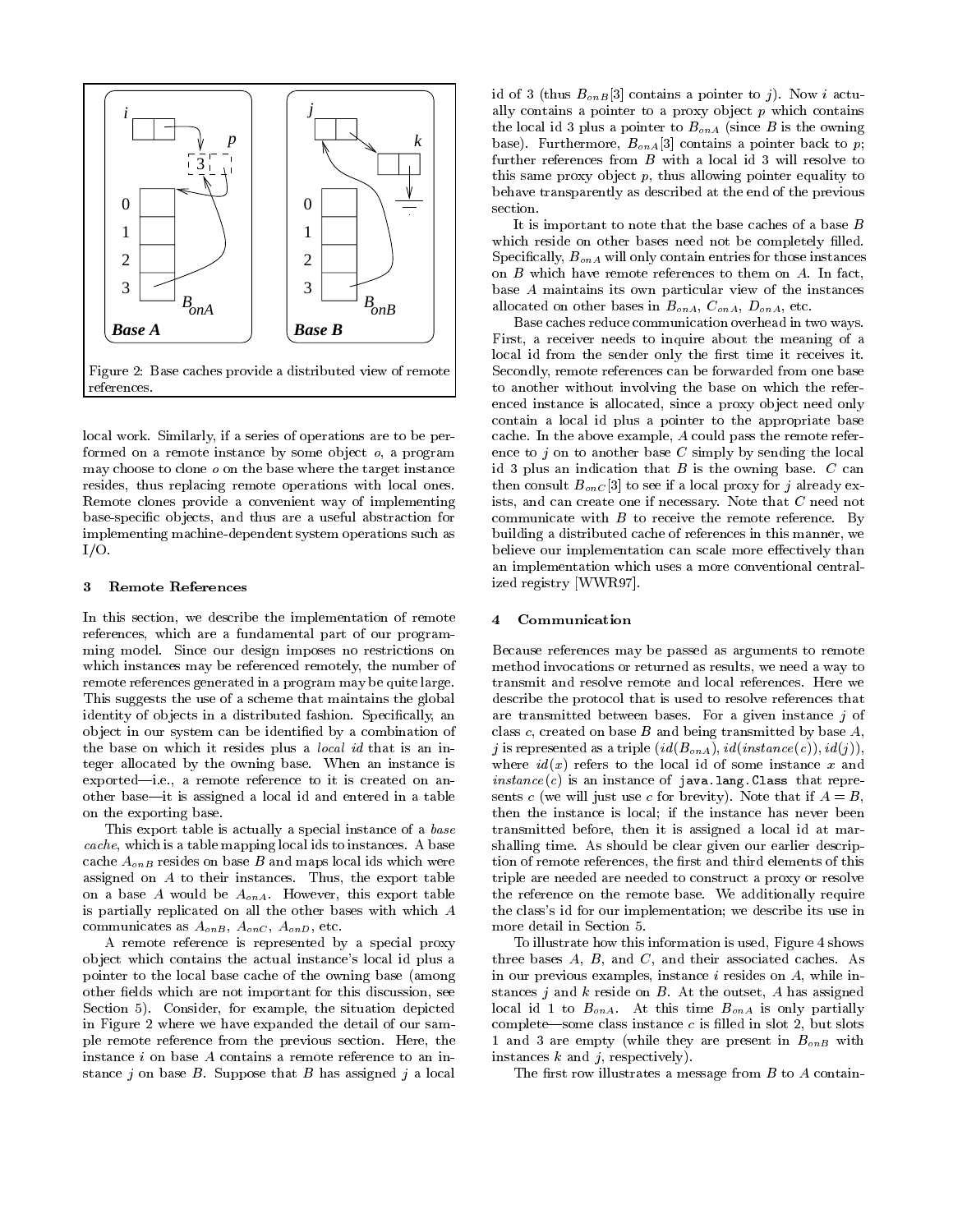

ing the representation for j: the local id for  $B_{onB}$  is 0, a local id for class c is - and the local id for i is Since com munication is pointtopoint- the receiver in this case A knows the base of the sender B- and thus knows the base cache to use to resolve local ids it receives  $(B_{onA})$ . It first looks up the base caches is one in - which resolves to BonAjs owner It then looks up js local id in that cache since j is not present- a remote reference must be created To do this- the instances class c must rst be resolved from id  $\mathbf{a}$  and senders called  $\mathbf{b}$  and  $\mathbf{b}$  are created a proxy for  $\mathbf{b}$ based on this information and then stores it at index 3 in its cache for B

The second row shows the equivalent message being sent from A to C-consisting of the triple of the triple of the triple of the triple of the triple of the triple of the triple of the triple of the triple of the triple of the triple of the triple of the triple of the triple of differences from the previous message. The first is that the local id for Bs cache is now - rather than - since is the local id for  $B_{onA}$  (rather than  $B_{onB}$  as before). The second  $5$ dierence is the since  $\alpha$  is sensoring the message-to-contract to its local copy of copy of copy of copy of copy of copy of copy of copy of copy of copy of copy of copy of copy It therefore allocates local id for the class instance and

 a notes this in AonA Note that there may never be remote references to base caches or classes since each base has its own copy of each Therefore-Therefore-Therefore-Therefore-Therefore-Therefore-Therefore-Therefore-Therefore-Therefore-Therefore-Therefore-Therefore-Therefore-Therefore-Therefore-Therefore-Therefore-Therefore-Therefore-There base may assign a base cache or class instance a different local id.

when C receives the message-partners are not be able to create the proxy for  $j$  because it fails to resolve the class local id 3.  $C$  thus sends a message to  $A$  asking for clarification about this local id. When the reply is received in the form of the common contracts of the name to common contracts the name to its local copy of the class structure c It then updates its cacheer  $\mathbb{R}^n$  then updates its cachered for  $\mathbb{R}^n$ that  $A_{\text{on }C}[3]$  points to c. C may now create a proxy instance for j and update  $B_{\text{on}C}$  accordingly. Subsequent messages to C that refer to j can be processed without any additional administrative messages

### Implementation

This section presents details about the implementation of our distributed Java. We first present some information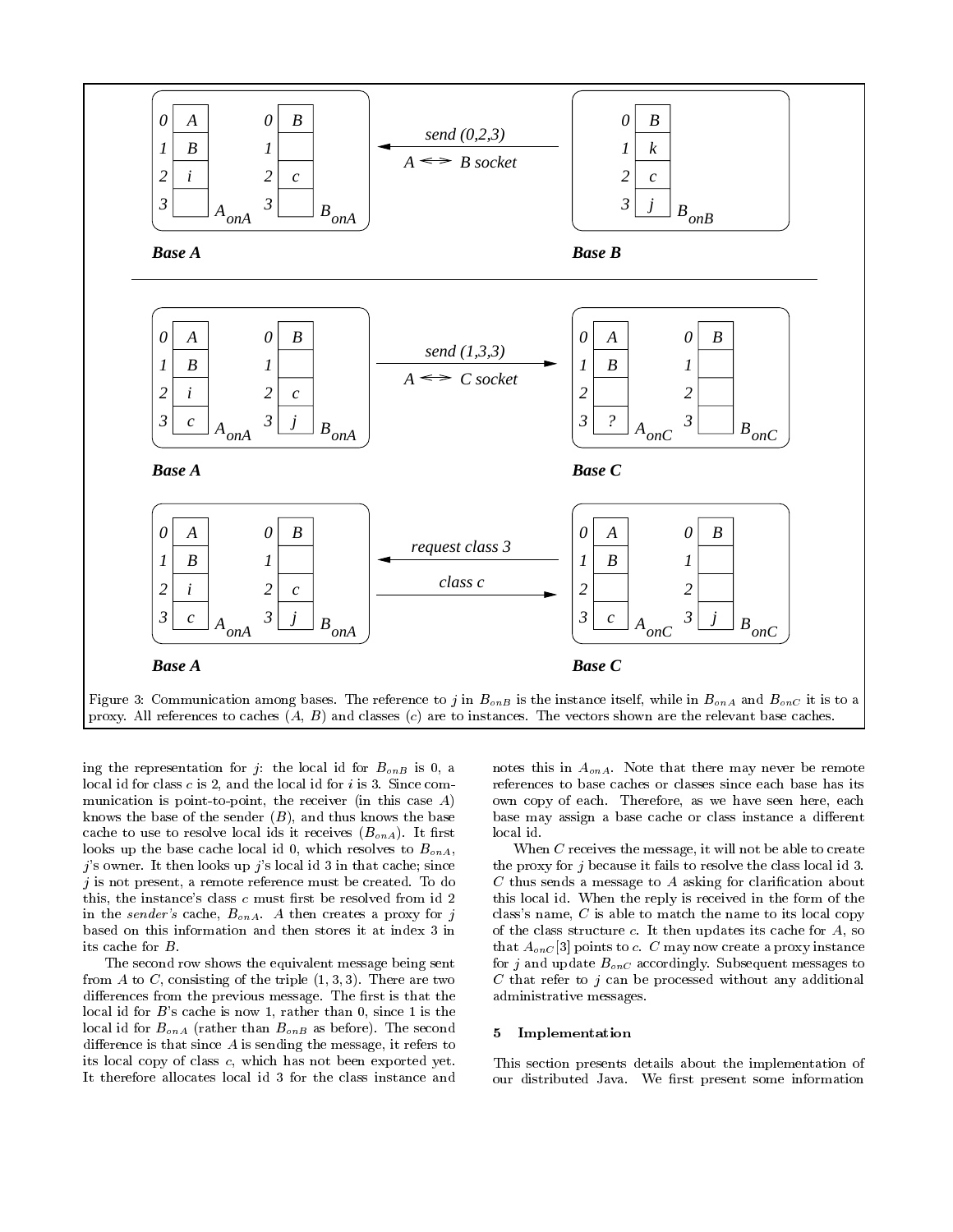about the compiler and runtime system-dimensional compiler and runtime system-dimensional compiler and runtime scription of bases- classes and instances- remote invocationand threads

## 5.1 Compiler

The compiler and runtime system are written in Java (60K lines of code). The runtime system also contains about  $6K$ lines of C code- mostly consisting of native methods for per forming IO or unsafe operations- like thread stack initial ization. Each Java class is compiled into a shared object which is dynamically loaded if necessary during the execu tion of the program of the program of the program of the program of the program of the program of the program o each node's local file system.

### 5.2 Bases

ext the current implementation-communicates with a communication-communicates  $\mathcal{L}(\mathcal{L})$ other bases via a duplex socket using TCP/IP. However, we expect to relax this constraint to allow connections be tween bases to be dynamically constructed and removed, thus improving overall scalability of the system. Moreover, the specification of the message layer can be easily modified to support- for example- hierarchical treebased connec tions.

#### $5.3$ Classes, Instances, and Proxies

Instances- instance proxies- classes- and class proxies are the four main components of our implementation. These elements are pictured in Figure

Instance proxies have much the same representation as local instances. A local instance has a pointer to class data, and contains slots to ditte a local id if all allocated-  $\mathcal{A}$ code- a mutex- and any instance elds An instance proxy is simpler—it contains a pointer to a *class proxy* (described be-..., the pointer to its own in the case of the case of the case of the case of the case of the case of the case of the case of the case of the case of the case of the case of the case of the case of the case of the case of representing the base on which the local version of the in stance was allocated-d-mass allocated-d-mass used-d-mass used-d-mass  $\mathbf{I}$ by the distributed garbage collector The collector currently uses a scheme based upon weighted reference counts JL for collecting remote references- although distributed cycles could be collected by applying techniques like those found in  $[LPS98]$ .

The figure also depicts our implementation of classes, and their corresponding class proxies. Proxies contain a pointer to their corresponding class- and also contain a pointer to a table of method stubs. When an instance method is invoked-the class pointer is followed to the method table in the method table If the method table If the method table If the method table If the method table If the method table If the method table If the method table If the the instance is local-line instance instance  $\mathcal{L}_{\mathcal{A}}$  is local-line instance will be found be found be found in the method table  $\mathcal{O}$  in the case that the instance that the instance that the instance is accelerated to instance the instance of the instance of the instance of the instance of the instance of the instance of the tually a proxy then the class proxys method table will be used. The stubs found in this table dispatch calls to the actual method code on other bases: the stub marshals arguactual method code on other bases the studies the studies the studies the studies of  $\mathbf{A}$ ments for the calland then unmarshals and returns any result. Notice that a given method m and its stub representation reside at the same oset in the corresponding method tables Thus- the calling sequence for  $m$  is unchanged regardless of whether the method will be evaluated locally or remotely This strat egy avoids the need for testing the location of an object when doing a method dispatch

United the similar trick is not possible for  $\mathbf{F}$  and  $\mathbf{F}$  refers to  $\mathbf{F}$  refers to  $\mathbf{F}$ erences In the absence of any optimizations-bence of any optimizations-bence of any optimizationsence is preceded by a compiler-generated check to determine  $\ldots$  is a contract is a proxy or a proxy  $\alpha$  and  $\alpha$  and  $\alpha$  are  $\alpha$ lowing the class pointer and checking a flag in the class. If the style of the object is a problem to remote the some state is invoked to a problem of the studies of the st acquire the field value. The only occasion where the check is clearly unnecessary is when the field is referenced via this (either explicitly or implicitly): since methods are evaluated on the base where their associated ob ject resides- an expression of the form this x always refers to a local field or method Compiler optimizations can be used to reduce the amount of checking necessary-and to prefect or bundle remote field accesses.

Classes also contain slots for GC- and class-specific data, static methods-static methods-static methods-static methods-static (performance of  $\sim$ use in  $B$  remote expressions). To preserve the invariant that a computation's location does not alter its correctness, mutable class data (such as mutable class fields) must be consistent. This is acheived by requiring that such data reside on only one base in the system. This base is indicated by the class  $s$  *owning base* field, accesses to such data require checks similar to those instance fields. Immutable data (such as code and immutable fields) may be copied.

Having a designated base for storing mutable class data complication-the complete initial control in processes,  $\alpha$  , and seems the semants tics imposed by Java regarding the order in which classes are initialized. Every class  $c$  that needs to be initialized must initialize its superclass-term in the superclass-term in the superclass-term in the superclass-term in the which node rst requested initialization of c- making that node the *owner* of c. Only the owner is allowed to contain the mutable data of the class All other nodes that require initialization of c receive a message informing them that the casse as <del>initially and the owner residest the owner</del> resides the owner residence The owner of java.lang. Object is the node that initiated the computation

### 5.4 Remote Method Call

As mentioned- the compiler generates for each method a sends that many answers any angularism, a message to make a message to the remote base containing the arguments and other per time information such as the method in the method  $\mu$  index-method  $\mu$ unmarshals any returned results results and  $\mathbf{r}$  $\alpha$  . The statistical in the statistical contribution was constructed in the statistic standard way of  $\alpha$ instances (local or proxy) are marshalled as described in Section along with additional reference counts- not described in this paper

When a remote invocation message sent from base A is received on base B-B-C-B-B-C-B-B-C-B-B-C-B-B-C-B-B-C-B-B-C-B-B-C-B-B-C-B-B-C-B-B-C-B-B-C-B-B-C-B-B-C-B-B-C-B-B to handle it Once the class of the method being invoked is executive, in the special case is the special contract in executive and  $\alpha$ invoked. Receive stubs correspond one to-one to send stubs, performing the inverse operations For example- the receive stub for a constructor first allocates space for the instance, unmarshals the arguments (how many and their types are determined at complete the sending and complete with the sending with the sending  $\sim$ stub-lead construction invokes the local construction invokes the local construction in the new lead of the new created instance is marshalled and returned. During the marshalling process of this new instance- reference counts and a local idea in an entry in  $\mathbb{R}^n$  and  $\mathbb{R}^n$  and  $\mathbb{R}^n$  and  $\mathbb{R}^n$ is the corresponding to the collection during remote in the contraction-  $\mathbb{I}_\mathbb{R}$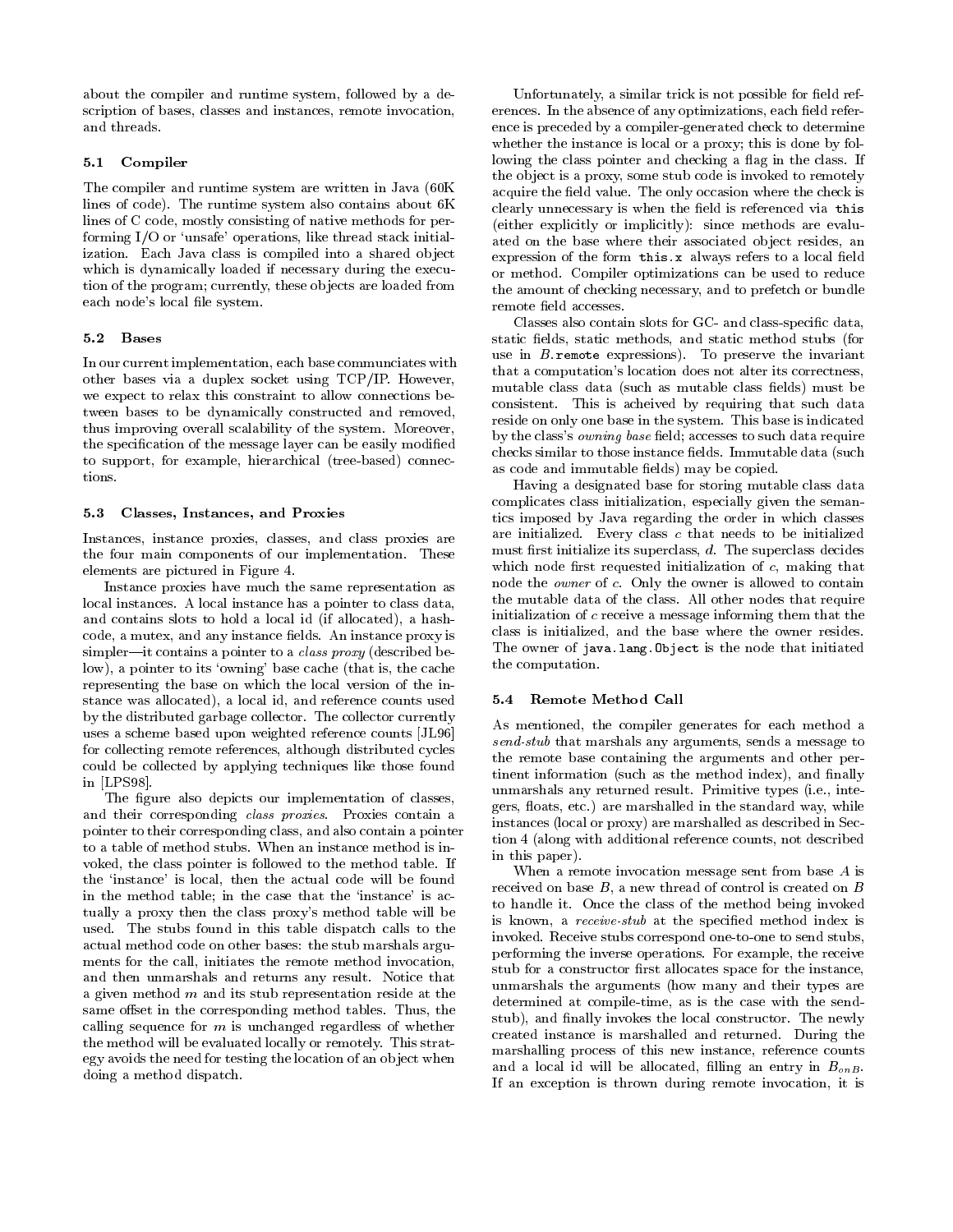

marshalled- returned- and rethrown on the sender

#### $5.5$ Threads

while our thread model follows Java semantics- and the semantics-  $\frac{1}{2}$ plementation is necessarily quite different. Ordinarily, an instance of java.lang. Thread will be implemented as a single data structure that contains a status and status and status of the containst  $\sim$ However- in a distributed environment- a single thread of control may be physically dispersed among many bases Re mote method invocation is an obvious example: the thread created on behalf of a remote method call is intuitively part of the sender's thread of control.

To make remote method invocation ecient- our imple mentation supports lightweight threads- allowing potentially thousands of threads to run on a particular base Thread stacks consist of a series of chained-all chained-allowed-chainednew segments are added on stack overflow.

When a thread  $t$  initiates a computation on a remote  $_{\rm{base,~a~t1read~t~is~spawned~on~tnat~base~to~nandle~tne}$ computation. Thread  $t$  serves as a delegate for  $t$  in the  $\qquad$ sense that it may reacquire locks held by  $t$ . This is safe and interesting that the fact that the fact that the fact  $\alpha$ result being computed by  $t$  ; failure to allow  $t$  to behave as the  $\mathcal{C}$ if it were  $t$  may lead to deadlock.

Because delegates are an implementation mechanism to handle remote method invocation- they are not visible to the program Indeed- from the programming models perspec tive- delegates and threads have the same identity Delegates implicitly belong to the same thread group as their par ent thread-thread-thread-thread-thread-thread-thread-thread-thread-thread-thread-thread-thread-thread-thread-t count. If a delegate  $t$  raises an exception it cannot handle, control reverts back to the thread (or delegate) that instantiated t

Threads synchronize using an implementation of thin locks [BKMS98]. Thin locks are particularly useful in our implementation since most threads have short lifetimes, and are often used in single-threaded computations with little or no contention on shared resources Remote method invoca tion is an obvious example

#### 6 Benchmarks

 $\sim$  - benchmark, to provide insight about our system s suitability In this section we present the performance of remote method calls respectively component of any distribution approaches any operation of approximation of a property of any plication using our system- and of a simple listprocessing for distributed database style applications.

## Experimental Setup

Our benchmarking cluster is made up of four dual 300 MHz Pentium-II's with split first level caches for instruction and data-is is the contract of which is the world in the set associativeback- and with pseudo Level replacement The second level in the second level in the second level in the second level in the second level in the second level in the second level in the second level in the second level in th cache is a unified  $512$  KB and operates at  $150$  MHz (we were unable to find any additional details about the second level cache). These machines receive a rating of 11.7 on SPECint 95 and have 256 MBs of EDO memory. The machines run Linux kernel version 2.0.30 with multi-processor support. Each is connected to a single fast  $(100 \text{ Mb/s})$  Ethernet-switched by a Com SuperStack of the Com SuperStack of the Com SuperStack of the Com SuperStack of the Co

Elapsed times were measured using the Pentium cycle counter. Our timing infrastructure imposes about  $0.84 \mu s$ overhead for each call to the clock

## 6.2 Remote Method Costs

To measure basic remote method invocation costs- we cre ated a benchmark which allocates a remote instance and then invokes a null  $\mathcal{L}_{\mathcal{A}}$  instance method  $\mathcal{L}_{\mathcal{A}}$  instance method  $\mathcal{L}_{\mathcal{A}}$ each invocation-the this pointer is a must marshal the this pointer is pointered in the this pointer is pointer the instance is itself remotely that there is the this pointer is a remotely of the thing of the thing of the s reference and is returned and the so no additional marshalling and marshalling and marshalling and marshalling or unmarshalling is required. No garbage collections occur during the benchmark

 $\frac{1}{2}$  ure 5; note that the time indicated in the figure is slightly on average, each remote method in an each remote that is a matrix This time is further broken down into its components in Fig larger due to the overhead of additional timers. All of the in- $\cdots$  are the society of the society are measured directly-the society of the society of the society of the society of the society of the society of the society of the society of the society of the society of the society time is simply the remaining unaccounted time this in cludes wire time-time-times the messages and messages and messages and the messages and the messages and the m notify the receiving thread- which distinct runtime systems as  $\mu$  as a run synchronization.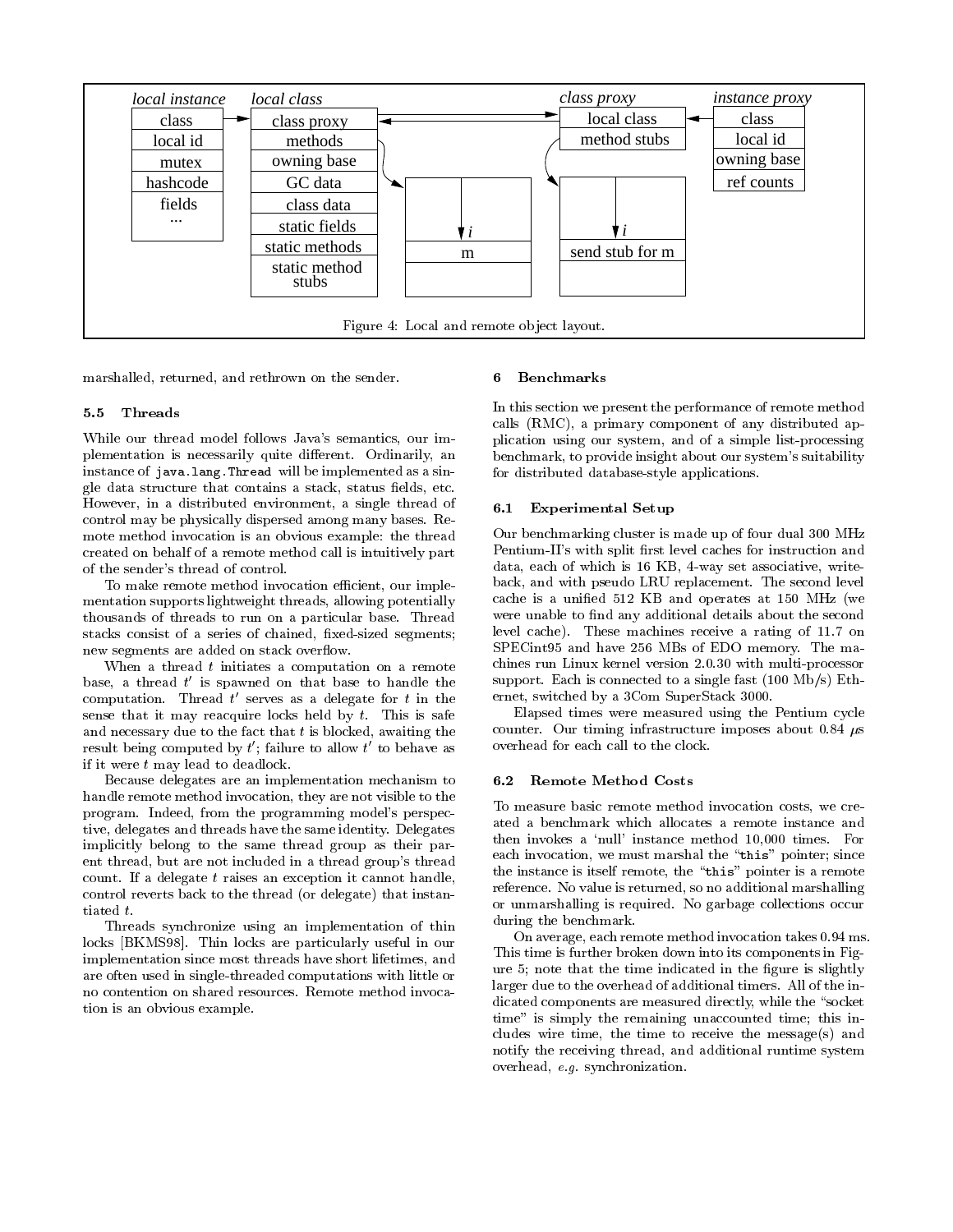

Figure 5: Breakdown of remote method invocation costs

The largest fraction of the total cost is the socket time, at  $38\%$  (0.38 ms). Based on other measurements (described below-that at least  $\mathcal{N}$  is the state of this time is time that at least  $\mathcal{N}$ above the basic communication costs for our platform. The next largest portion of the total RMC time  $(18\%)$  is the cost of sending a message, at therefore, it seems were a messagethat tuning the I/O subsystem and the base communication implementation will greatly improve overall performance

of the remaining costs, message creation-communicationand unmarked under the largest over the largest overhead  $\{1, 2, \ldots, n\}$  ms- followed by the time in the sendreceive stubs and the remote method is experimented in the time method is a set of the time of the time  $\mathbf{M}$ to set up the studies of the studies of the studies of the studies of the studies of the studies of the studies time spent in the stubs includes the time to marshal and unmarshal the this pointer. This constitutes about  $30\%$  of stub processing time  $(0.04 \text{ ms})$ .

To put these measurements in context- we ran other sim ilar benchmarks To determine the basic cost of our mes saging infrastructure- we measured the time to send a null message" to another base and receive an acknowledgment. To measure basic transmission/receipt costs and I/O subsystem overhead we performed a similar test by sending out and receiving back appropriately message-sized buffers through a javalangsocket Finally-Socket Finally-Socket Finally-Socket Finally-Socket Finally-Socket Finally-Socket Finallywritten in C to determine the lower bound for basic network operations on our platform. The results of these tests are given in Table

Working from the left- we see that our implementation of thread-safe sockets adds an additional 0.13 ms to the Cbased measurement. While this number may be improved, we see that larger gains may be had by optimizing the mes saging system the dierence between columns  $\mathcal{L}$  and - and - associated between columns  $\mathcal{L}$ well as optimizing the operations specific to RMC (the difference between columns 3 and 4).

Table 1: Remote method invocation overheads

|                                     | C socket   Java socket   null message | RMC            |
|-------------------------------------|---------------------------------------|----------------|
| $0.21 \text{ ms}$ $0.34 \text{ ms}$ | $0.68$ ms                             | $10.94$ ms $1$ |

We are actively tuning the performance of our system to good effect: our current times improve on our initial implementation by more than a factor of two. One key source of improvement has been to eliminate wasteful allocations This has the two-fold benefit of lowering in-band latency and reducing the frequency of GC For instance- by reducing the number of allocations required per message-to-message-to-message-to-message-to-message-to-message-to-message-t cut message creation and marshalling times nearly in half We have also reduced allocation by making selective use of caching the spawning a new thread for each  $\alpha$  and the space for each space  $\alpha$ RMC- we allow completed delegate threads to be cached for later use Message processing costs have decreased as we have improved the speed of runtime system operations in the critical paths For example, the moving from a naive  $\sim$ locking implementation to thin locks BKMS- we reduced RMC times by about 4%. We expect similar improvements by reducing  $I/O$  subsystem costs and context-switch times. Finally- since most of our communication infrastructure is written in Java- we can expect further improvements to oc cur as our compiler technology improves

#### 6.3 List Benchmark

We now consider a simple benchmark which iterates over a distributed list of size n spread across b bases- perform ing a consequence amount of work w on each element of the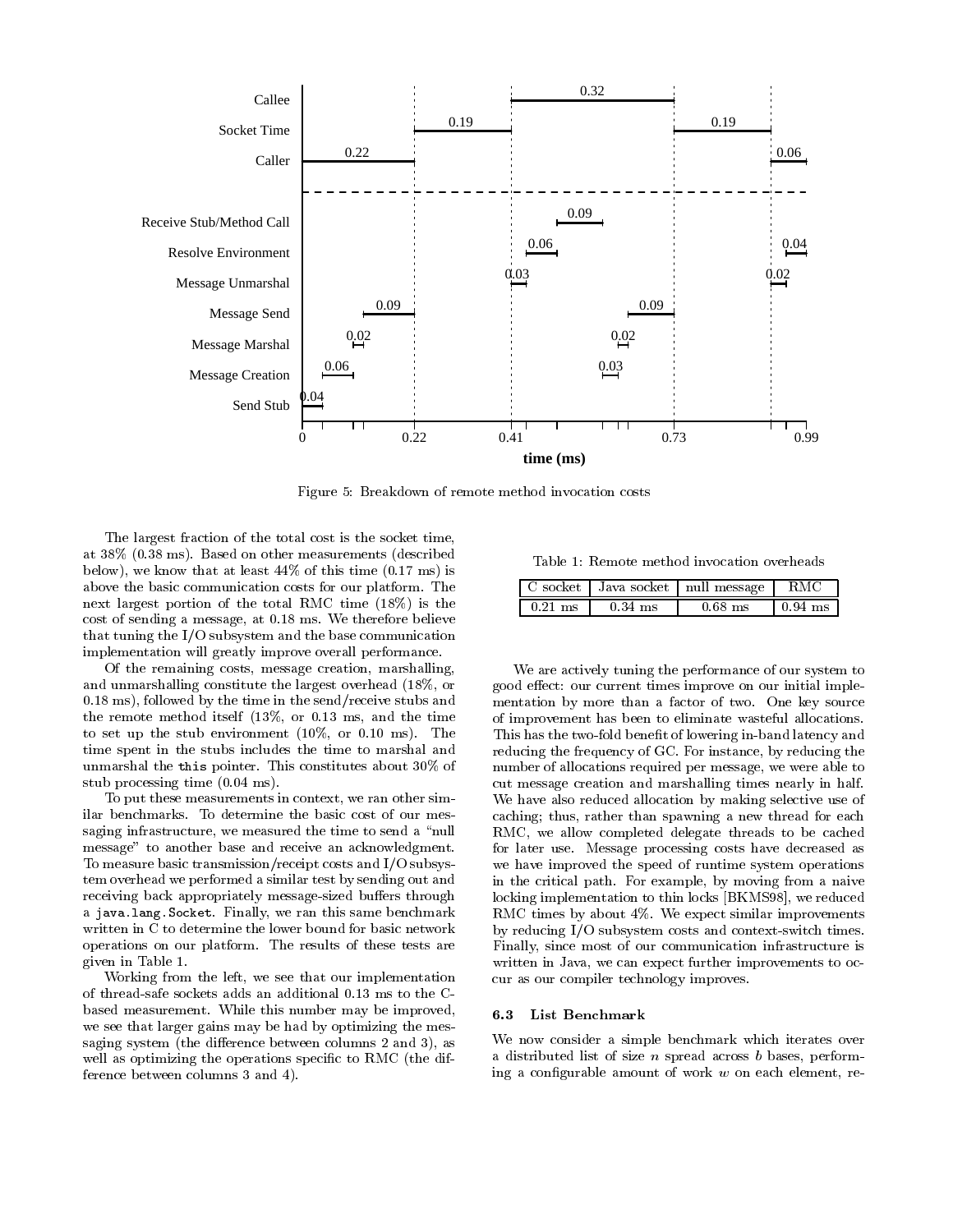

Figure List benchmark times with workload w - ms

turning a final result to the caller. This benchmark is designed to model a distributed database- as motivated ear lier However- by varying the traversal algorithm to ex ploit parallelism- the benchmark may also approximate ap plications designed to run on tightly coupled clusters of ma chines [ACPT95].

We fix the amount of work performed on each element to be rought, its many cost for a remote the baseline cost for a remote method call. The benchmark is run under three kinds of data layout: a scattered and lay out-list is interested and the list is interested and the list is interbases such that each "next" pointer is a remote reference; a compact layout-layout-layout-layout-layout-layout-layout-layout-layout-layout-layout-layout-layout-layout-la clumps spread among the bases (so only one out of  $n/b$  elements is a remote reference and a case in which clumps are smaller: one out of every four elements is a remote reference. For each of these data layouts- we consider three traversal algorithms series and hybrid-described below the series of the series of the series of the series of the series a element list and present measured measured present measured in surements varying  $b$  from 1 to 8 bases (at most 1 base per processor). Times presented are the median of 11 runs.

Figure 6 shows the results of these different runs. The x-axis is the number of bases involved in the computation, and the y-axis is the time to completion. The top three lines (with triangular hashes) show the three algorithms on the scattered data layout. The "serial" algorithm simply moves sequentially down the list With only one base- the list is entirely local and so moving to the next element is recording the cheap-cheap-cheap-cheap-cheap-cheap-cheap-cheap-cheap-cheap-cheap-cheap-cheap-cheap-cheap-cheapa remote reference and time Because the time and the total time Because section rial is singlethreaded- the results are relatively insensitive to the number of bases. The "threaded" algorithm, how-

ever-the spawns a thread at each element to do the ms of the ms of the ms of the ms of the ms of the ms o work and then moves on to the next element. As expected, the run times decrease as parallelism increases when moving from two to three bases However- since the work time is approximately the time to perform an RMC- the improve ment with parallelism quickly diminishes- with the per show overheads begin to dominate

the best algorithm- is the second algorithm of the second algorithmrithm Here-i the algorithm examines each link in the list to determine in the next element is local or remotely when they spawns a thread if the next element is remote Thus- for the onebase case- all links are local- no threads are created- and the algorithm performs similarly to the serial algorithm. For all others cases, algorithm performance  $\mu$  recording to algorithm performance  $\mu$  to algorithm performance  $\mu$ the threaded algorithm-dimensional algorithm-dimensional algorithm-dimensional algorithm-dimensional algorithmcases.

The other two data layouts illustrate different trends. Looking at the compact distribution- we see that the serial and hybrid algorithms are indistinguishable this is because the advantage of the hybrid algorithm offsets its overhead due to less opportunity for parallelism. For the clumped distribution-behydrogenetic case improves on the series on the series on the series on the series on the series on cause it is able to leverage parallelism on one out of four nodes. The best performing with two or more bases for both compact and compact lay of the threaded algorithm  $\mathcal{L}_{\mathcal{A}}$ the most part the compact case performs better. This result conforms to intuition because there are fewer remote references to traverse

 smaller workloads- performance is largely driven by data while not present the measurement that the contract the state of the state of works of the state of the state o loads significantly smaller or greater than the workload used in Figure 6 do corroborate intuition: as workload increases so does the benefit of parallelism and vice versa. With layout (and thus the number of required RMC's) and not

 $\widehat{\ }$  In general, there is a slight upward slope to the lines. We suspect that this is due to the overhead of running two bases on one (dualprocessor) machine, since all kernel operations must occur serially.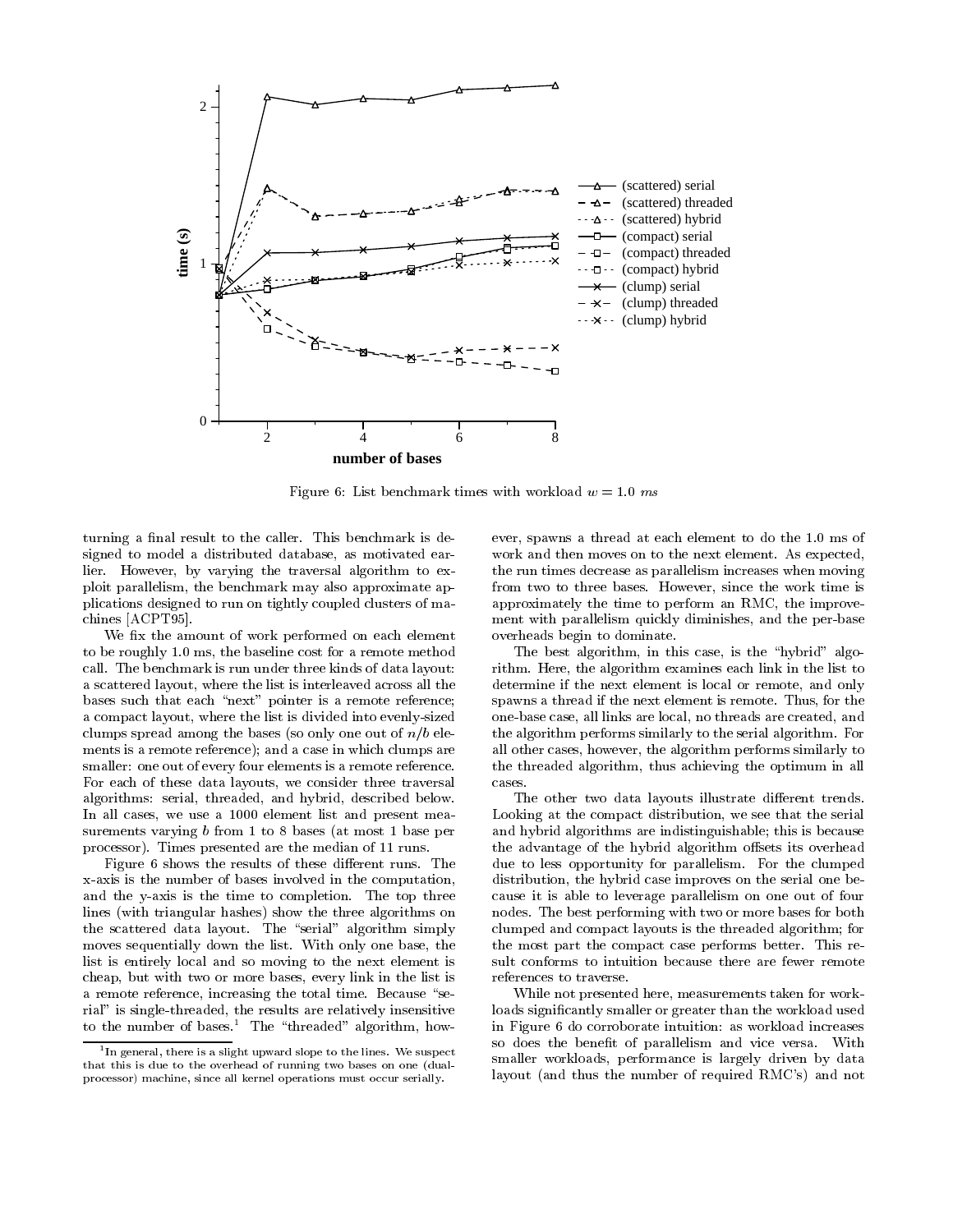by algorithm

The failure of the hybrid algorithm to outperform the threaded version is somewhat surprising since the hybrid im plementation takes location information into account. We could recode the algorithm so that rather than computing  $w$ sering when the next community is local-distance in the state  $\cdots$ in total how many adjacent nodes are local- and then fork a thread to compute all of their workings series, may be a the current thread directly perform an RMC to the next base. This would reduce both thread overhead (a given thread potentially performs more work- and makes more effective use of parallelism. This alternative specification is essentially an application of lazy task creation [MKH90]. Nonetheless- this experiment indicates that modifying pro grams with location-dependent information may not always lead to noticeable performance improvement

To summarize  $\mathbb{R}^n$  . We see the serial algorithm is the serial algorithm is a serial algorithm in  $\mathbb{R}^n$ the base who base who base who base who base who base who base who base who base who base who base who based o best for an extremely scattered layout- and the threaded one is the best in other cases. These benchmarks clearly indicate that overall performance is a function of algorithm- data lay out-load since data layout is the most discussed to the most discussed and most discussed and most of the most to predict and can have dramatic impact on performance on performance  $\sim$ would be useful to provide some sort of feedback mechanism to communicate distribution information to the runtime sys tem so that it can move data around to best fit the chosen algorithm. Since the easiest algorithms to write are the serial ones (which are well-supported by the transparency of our system- this suggests that ob jects which are frequently ref erenced together should be migrated to (or allocated on) the same base. Forcing the programmer to encode this policy directly into his programs would be redundant and error process consider the true nature of the true nature of the computational elements of the computational element This motivates the idea of having the runtime do this work automatically we matter to explore appropriate policies and and a feedback mechanisms that would assist the runtime in this respect

### 7 Related Work

There have been numerous efforts exploring the use of Java as a magnetic processes and all and all angular processes in the set of the set of the set of the set of the s These efforts can be broadly classified into three categories. The first two explore improvements to a Java/RMI implementation was a highlevel when the by providing a highlevel and a highlevel and a highlevel and a highlevel and veneer that removes some of RMI since the RMI since the RMI since the RMI since the RMI since the RMI since the RMI since the RMI since the RMI since the RMI since the RMI since the RMI since the RMI since the RMI since th by providing more emclent lower-level protocols  $\vert KWB \vert$  98].  $\hspace{1cm}$ The third considers extensions of Java with special distri bution primitives and semantics groups are primitives and semantics  $\mathbf{y} = \mathbf{y} + \mathbf{y} + \mathbf{y} + \mathbf{y} + \mathbf{y} + \mathbf{y} + \mathbf{y} + \mathbf{y} + \mathbf{y} + \mathbf{y} + \mathbf{y} + \mathbf{y} + \mathbf{y} + \mathbf{y} + \mathbf{y} + \mathbf{y} + \mathbf{y} + \mathbf{y} + \mathbf{y} + \mathbf{y} + \mathbf{y}$ possibly adapting abstractions from other concurrent lan guages | CG89, GBD '94, KK93| into a Java framework. Besides these extensions- there has also been work incorpo rating agents KB- KZ- a locus of data and control spanning multiple machines-into Java Wester from the distribution of the from the second theory of the second o eorts in two important respects First- our communication model is not based on RMI or other kinds of client/server models and thus- for example- does not distinguish between local and remote classes or references Instead- calls to con structors or static methods are evaluated remotely with the compiler and runtime system establishing remote references as needed Second- the implementation of the the the compiler the compiler of both the compiler of both the compiler of  $\sim$ 

and runtime are optimized for this programming model the system does not leverage functionality from existing Java implementations

We share important similarity with Java Party [PZ97], a distributed Java implementation that is also not explicitly client/server based. Classes (including threads) whose instances may be remote are declared as such The compiler and runtime system take care of issues related to localitydata mapping-data mapping-data mapping-data mapping-data mapping-data mapping-data mapping-data mapping-data m ports even greater location transparency than provided in our implementation However-Community in the community in the community in the community in the community in the community in the community in the community in the community in the community in the community in the communit plemented as preproduced that we are the sixted as a targetinherits some of RMIs shortcomings For example- pro grammers must still take care to distinguish between re mote and local method invocation as the argument passing convention between the two are different. While the programming model presented by Java Party bears resemblance to the model outlined here- the implementation techniques between the two systems are quite different since we rely exclusively on our own native-code compiler and specialized runtime

Our design is also similar in spirit to Obliq Car- an other distributed object-based language. Like our system, remote references in Obliq are also implicit. Obliq distinguishes between methods and procedures-interesting and proceduresassociated with code that modifies object state. Methods are always executed on the machine where its corresponding ob ject lives Procedures may execute on the machine where the invocation is performed In both systems- program be havior is not dependent on how objects are distributed in a network In addition-In addition-In addition-In addition-In addition-In important in important in important in tant and obvious ways from Obliqs- which is implemented as an interpreted language using Modula-3's network objects [BNOWer].

Emerald |BHJ | 87, JLHB88| is a distributed object-based language that provides support for mobile objects. Like Obelig-However-Hierarchy However-However-Hierarchy However-Hierarchy similar to the implementation described here- method invo cation in Emerald obeys the same semantics regardless of whether the invocation is remote or local-line invocation is remote or local-line in the invocation in the invocation of the invocation is remote or localtypically unaware of their location. Emerald's thread system shares much in common with the thread implementa tion used in our system. Emerald also provides other calling protocols that we have chosen not to include in our model, and provides extensive support for mobility. While Emerald does have access tables to map remote references to their locations- they are quite dierent from base caches which provide a partial- consistent view of the references exported by other bases

The idea of a distributed cache as a mechanism to im plement a global address space was inspired by the imple mentation used in Kali CJK- a distributed extension of the Scheme [RKR98] programming language which uses a similar structure to map remote Scheme objects. Kali's fundamental unit of distribution is a closure: code along with data could be freely transmitted among distributed nodes In the system described here- ob jects remain resident on the node where they were created Thus- Kali programmers must take care to ensure that unwanted copying of shared data does not occur. Our distributed Java semantics guarantees that a distributed Java program will exhibit the same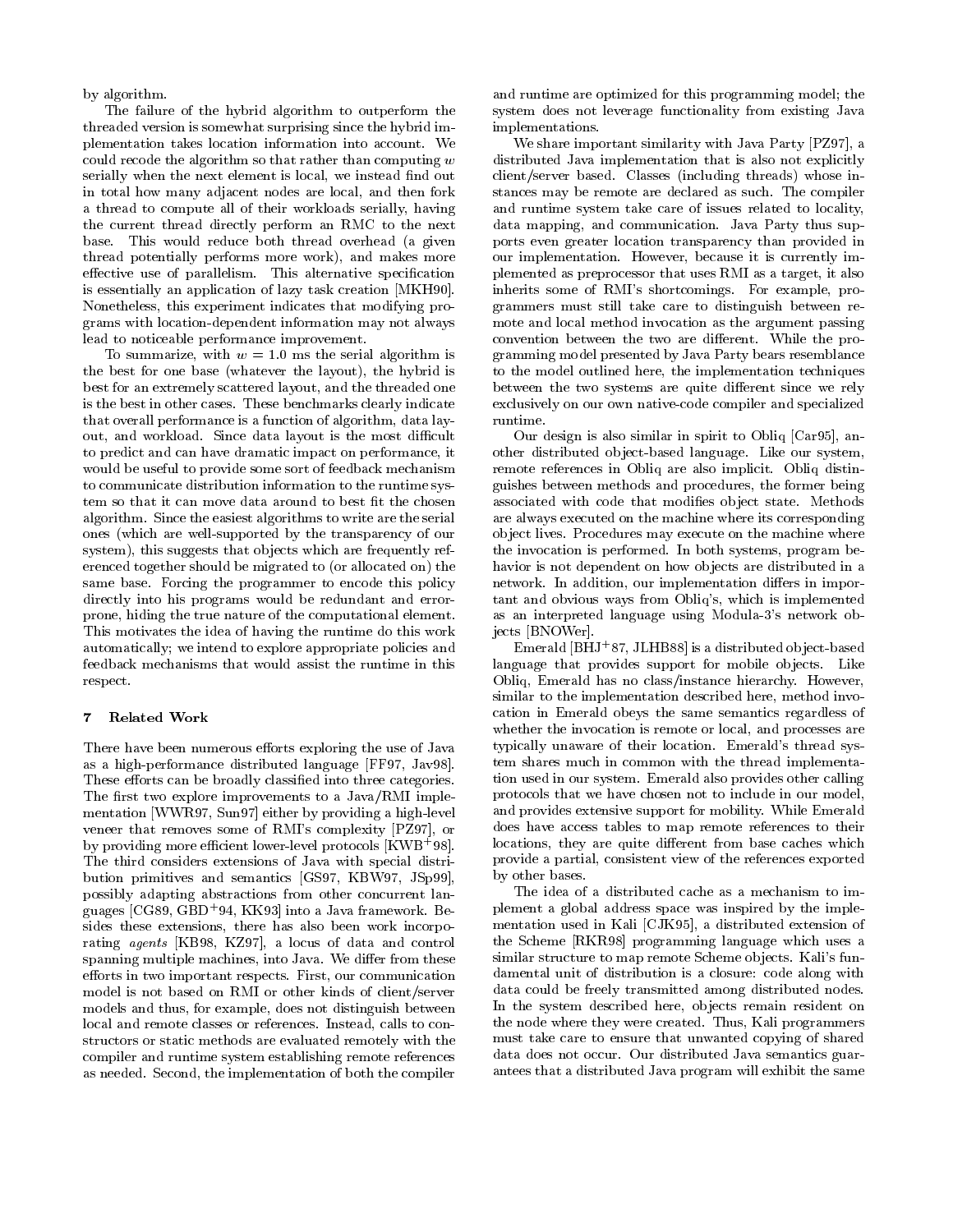behavior regardless of how data is partitioned among nodes

CORBA [MZ96] and ILU [JSLJ97] are two well-known object-oriented glue languages that can be used to connect sequential components into a distributed program. The sequential components can be written in a variety of languages and components written in different languages can be freely intermixed within a single distributed program. Because these systems use classical form of remote procedure callthe values that may be sent between components are im mutable ones numbers- characters- sequences of values- and so forth. The only references that can be sent over the wire are references to the glue language's global objects.

Our implementation is also distinguished from Justin Time |CFM 9/| and Way-Ahead-of-Time |PTB 9/| compilers for Java insofar as our compiler translates to native code- and fully integrates distributed remote the contract method in  $\mathcal{L}$ tion functionality. We share similar goals with  $[GFHM98]$ , which proposes to use Java for high-performance computing using native-code compiler technology and fast native libraries for messagepassing and distribution However- the mechanism through which these goals are achieved is quite different since we propose to achieve distributed functionality and efficiency by fully integrating communication and messaging into the compiler and runtime

#### 8 Conclusions

Our programming model is intended to foster correctness of distributies and a variable still providing hooks and a variable still provide hooks and a variable still p to improve efficiency when necessary. Our runtime system helps support abstraction by allowing remote references to [GS97] move freely among machines irrespective of where the ac tual objects referenced reside. With reasonable compiler optimizations and further streamlining of the runtime- we expect technology of this kind to be an attractive vehicle for distributed programming that permits highly efficient  $[JL96]$ distributed programs suitable for execution on diverse dis tributed platforms to be easily written-bundlen and main  $\mathcal{U}(\mathcal{U})$  with  $\mathcal{U}(\mathcal{U})$ tained.

### References

- Thomas Anderson, David Culler, David Patterson,  $[ACPT95]$ and The Now Team. A Case For NOW (Networks of Workstations IEEE Micro - -  February 1995.
- $[BHJ+87]$ Andrew Black, Norman Hutchinson, Eric Jul, Henry<br>Levy. and Larry Carter. Distribution and Abstract [KB98] Levy, and Larry Carter. Distribution and Abstract Data Types in Emerald. IEEE Transactions on Software engineering engineering erection
- [BKMS98] David Bacon, Ravi Konru, Chet Murthy, and Mauricio Serrano. Think Locks: Featherweight Synchronization for Java. In Proceedings of the  $ACM$  SIG-PLAN Conference on Programming Language and Design pages -
June
- [BN84] A. D. Birrell and B.J. Nelson. Implementing Remote Procedure Call. ACM Transactions on Computer [KK93]  $S_{\rm{S}}$  , and  $S_{\rm{S}}$  , and  $S_{\rm{S}}$  , and  $S_{\rm{S}}$  , and  $S_{\rm{S}}$  , and  $S_{\rm{S}}$
- [BNOWer] Andrew Birrell, Greg Nelson, Susan Owicki, and Edward Wobber Network Observation In  $\mathcal{A}$ posium on Operating Systems Principles, 1993 De-
- $[Car95]$  Luca Cardelli A Language with Distributed Scope In Proceedings of the 22nd ACM Symposium on Principles of Programming Languages, pages 286-New York - ACM
- [CFM+97] Timothy Cramer, Richard Friedman, Terrence Miller, David Seberger, Robert Wilson, and Mario Wolczko. Compiling Java Just in Time. IEEE Miare produced as parameters and contact the set of the set of the set of the set of the set of the set of the s
- Nick Carriero and David Gelernter. Linda in Context. and the ACM and ACM and ACM and ACM and ACM and ACM and ACM and ACM and ACM and ACM and ACM and ACM and ACM and 1989.
- $[CJK95]$ Henry Cejtin, Suresh Jagannathan, and Richard Kelsey. Higher-Order Distributed Objects. ACM Transactions on Programming Languages and Sys tems of the state of the state of the state of the state of the state of the state of the state of the state o
- [FF97] Geoffrey Fox and W. Furmanski. Overview of Java for Parallel Computing and as a General Language for Scientific and Engineering Simulation and Modelling. Concurrency: Practice  $\breve{\mathcal{B}}$  Experience, 9(6), 1997.
- GBD Al Geist Adam Beguelin John Dongarra Weicheng Jiang, Robert Manchek, and Vaidy Sunderam. PVM: Paral lel Virtual Machine MIT Press
- [GFHM98] Vladimir Getov, Susan Flynn-Hummel, and Sava Mintchev. High-Performance Parallel Programming in Java: Exploiting Native Libraries. In  $ACM$  Workshop on Java for High-Performance Network Com $puting, 1998.$
- $[GJS95]$ James Gosling, Bill Joy, and Guy Steele. The Java Language Specification. Sun Microsystems, Inc., 1995.
- Paul Gray and Vaidy Sunderam. IceT: Distributed Computing and Java. Concurrency: Practice  $\mathcal C$  Experience, 9(7), 1997.
- [Jav98] ACM Workshop on Java for High-Performance Network Computing, 1998.
- Richard Jones and Rafael Lins. Garbage Collection. John Wiley, 1996.
- [JLHB88] Eric Jul, Henry Levy, Norman Hutchinson, and Andrew Black FineGrained Mobility in the Emerald System. ACM Transactions on Computer Systems,  $6(1):109-133$ , January 1988.
- [JSLJ97] Bill Jansen, Mike Spreitzer, Dan Larner, and Chris Jacobi. ILU 2.0alpha12 Reference Manual. Xerox Corporation, 1997.
- [JSp99] Javaspaces white paper, 1999. available from java.sun.com/products/javaspaces.
- Arie Keren and Amnon Barak. Adaptive Placement of Parallel Java Agents in a Scalable Comput ing Cluster. In ACM Workshop on Java for High-Performance Network Computing
- [KBW97] L.V. Kalé, Milind Bhandarkar, and Terry Wilmarth. Design and Implementation of Parallel Java with Global Object Space. In Proceedings of the Conference on Distributed Processing Technology and Ap plications, 1997.
- L.V. Kalé and S. Krishnan. Charm++: A Portable Concurrent Object-Oriented System Based on  $C_{++}$ . In Proceedings of the ACM Conference on Object Oriented Programming Systems, Languages, and Applications, 1993.